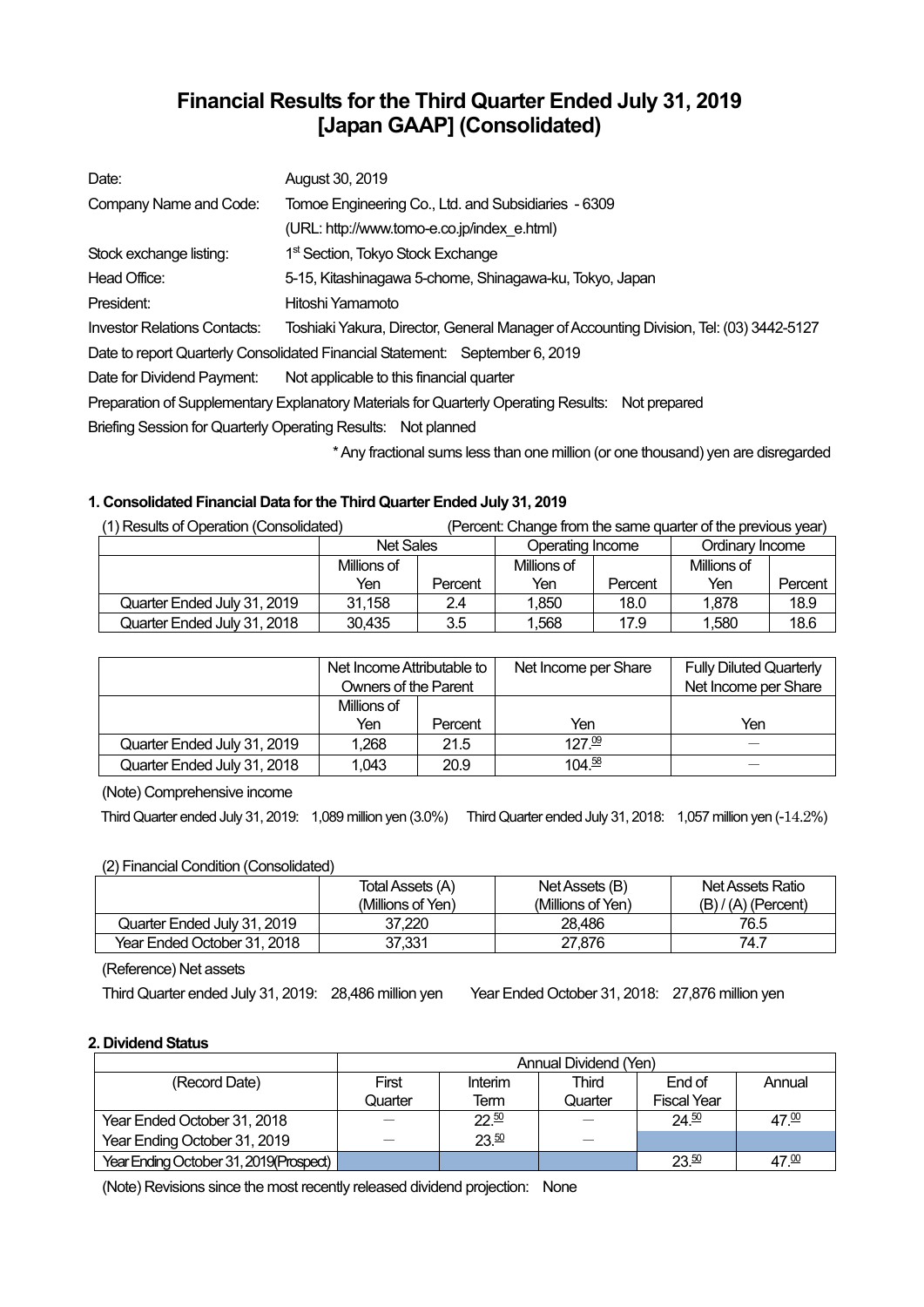## **3. Forecast for Earnings for the Year Ending October 31, 2019 (Consolidated)**

(Percent change from the previous Full Business Year)

|                           | Net Sales         |           | Operating Income  |           | Ordinary Income   |           |
|---------------------------|-------------------|-----------|-------------------|-----------|-------------------|-----------|
|                           | (Millions of Yen) | (Percent) | (Millions of Yen) | (Percent) | (Millions of Yen) | (Percent) |
| <b>Full Business Year</b> | 42.200            | -0.4      | 2.300             | -3.3      | 2.300             |           |

|                           | Net Income Attributable to    |  | Net Income per Share |
|---------------------------|-------------------------------|--|----------------------|
|                           | <b>Owners of the Parent</b>   |  |                      |
|                           | (Millions of Yen)   (Percent) |  | Yen                  |
| <b>Full Business Year</b> | 1.500<br>-09                  |  | 150 <sup>33</sup>    |

(Note) Revisions since the most recently released dividend projection: None

#### **Notes**

(1) Significant changes in subsidiaries during this period (changes in specific subsidiaries involving changes in the scope of consolidation): None

Number of new subsidiaries: \_\_(Company names):

Number of eliminated subsidiaries: (Company names):

- (2) Adoption of simplified accounting method and the specific accounting method: None
- (3) Changes of the principles, procedures, and representation of the accounting policies

1) Change due to revision of accounting standard: None

- 2) Other changes than the above 1): None
- 3) Change in accounting estimates: None
- 4) Retrospective restatements: None
- (4) Number of outstanding shares (Common stock)
	- 1) Number of outstanding shares as of quarter-end and year-end (including treasury stocks)
	- At July 31, 2019: 10,533,200 shares At October 31, 2018: 10,533,200 shares
	- 2) Number of treasury stocks as of quarter-end and year-end
		- At July 31, 2019: 554,861 shares At October 31, 2018: 554,861 shares
	- 3) Number of average shares (accumulated quarterly total)
		- At July 31, 2019: 9,978,339 shares At July 31, 2018: 9,978,378 shares

\*The quarterly earnings report is exempt from the quarterly review by certified public accountant or audit firm.

\*Explanations for appropriate use of the earnings forecast and other special instructions

The forward-looking statements such as a forecast of our financial results described herein are based on the information currently available to us and certain assumptions that we believe are reasonable. Actual results could differ materially due to various factors.

Please refer to the Financial Results for the Quarter (Attachments) on page 3, (3) [Analysis of Future Forecast on Consolidated Earnings Forecast] of 1. [Qualitative Information on Quarterly Consolidated Operating Results] for the operating results forecast.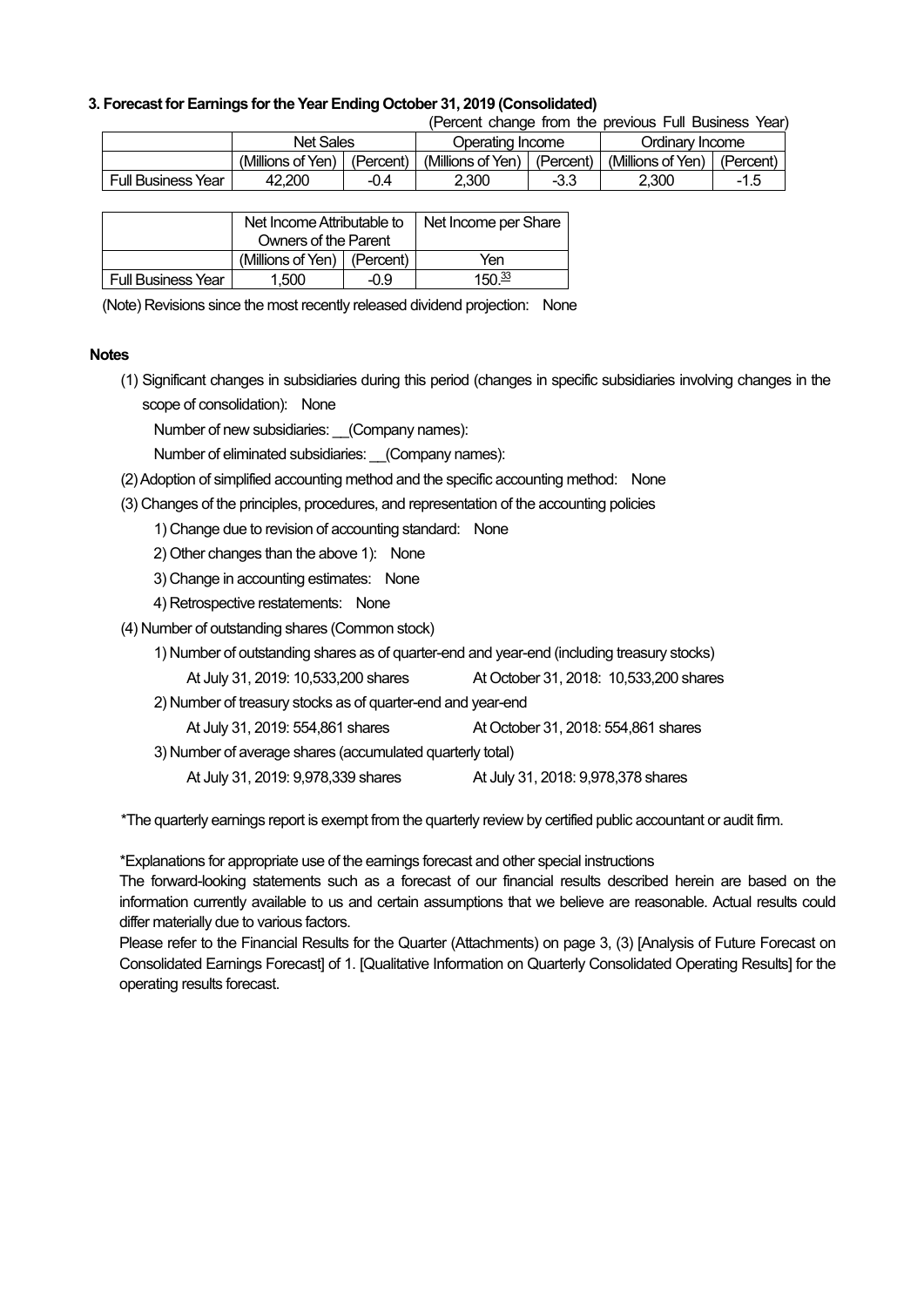## **Table of Contents (Supporting Data)**

| (2) |                                                                                                  |  |
|-----|--------------------------------------------------------------------------------------------------|--|
| (3) |                                                                                                  |  |
|     |                                                                                                  |  |
| (1) |                                                                                                  |  |
| (2) | Quarterly Consolidated Statements of Income & Quarterly Consolidated Statements of Comprehensive |  |
|     |                                                                                                  |  |
|     |                                                                                                  |  |
|     |                                                                                                  |  |
| (3) |                                                                                                  |  |
|     |                                                                                                  |  |
|     |                                                                                                  |  |
|     |                                                                                                  |  |
|     |                                                                                                  |  |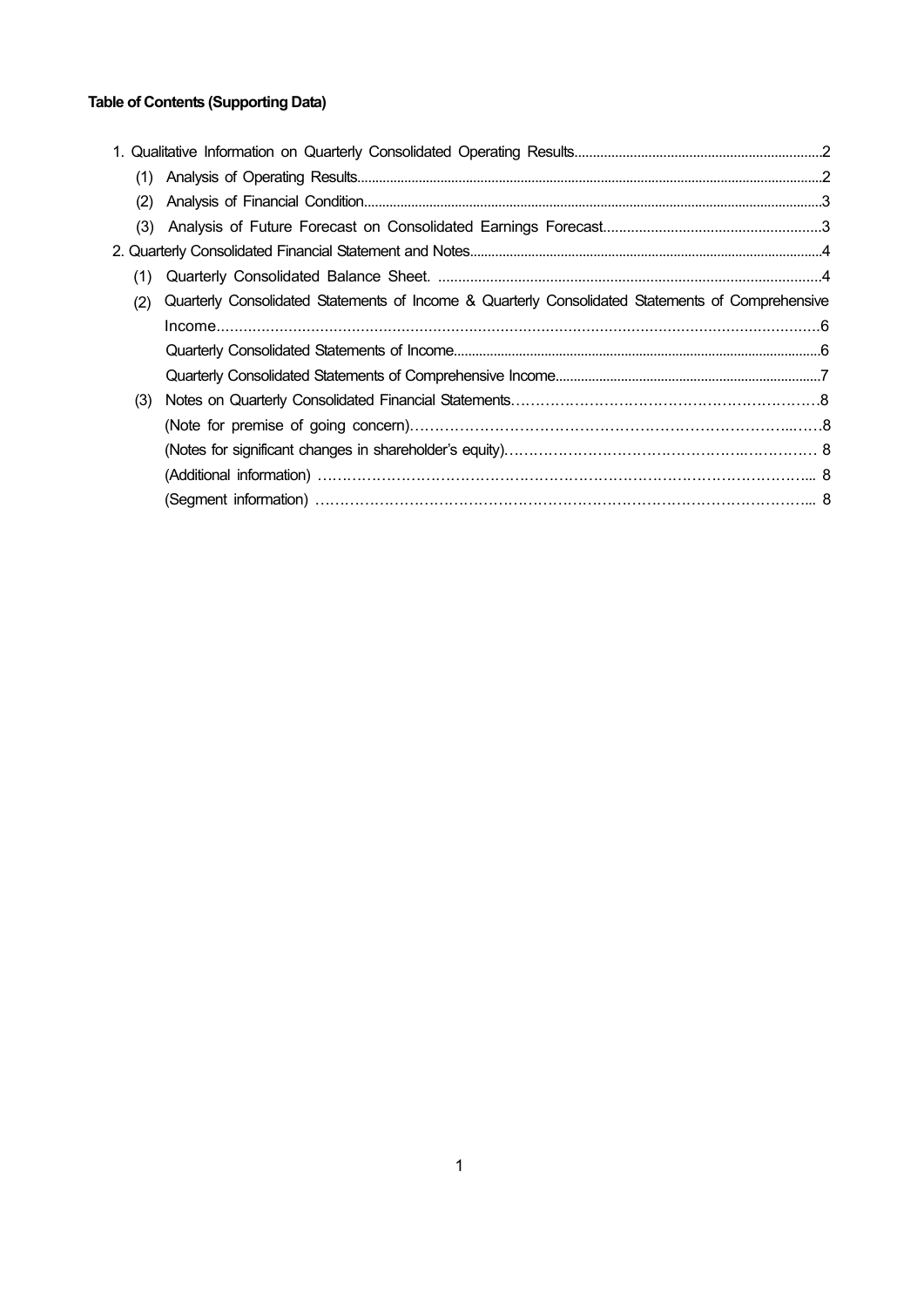## **1. Qualitative Information on Quarterly Consolidated Operating Results**

## **(1) Analysis of Operating Results**

During the third quarter consolidated year-to-date period, Japan's economy was supported by vigorous demand for personal consumption and capital investment and maintained its moderate recovery trend, despite weaker exports resulting from the economic slowdown overseas in areas such as China and Europe. Overseas, however, despite the steady growth of the U.S. economy, Europe's economy continued to be sluggish and the growth rate of China's economy remained slack. In the months ahead, the rising sense of uncertainty surrounding the global economy resulting from circumstances such as further heightened trade friction between the U.S. and China, Great Britain's pending withdrawal from the EU, and aggravation of Japan-Korea relations will require careful attention.

Given these circumstances, net sales for the Tomoe Engineering Group for the third quarter consolidated year-to-date period increased 2.4% from the same period last year to 31,158 million yen, reflecting increase of net sales in the Machinery & Equipment Business despite lower net sales in the Chemical Product Business. From the earnings aspect, operating income was 1,850 million yen, 18.0% up from the same period last year because of higher profit in the Machinery & Equipment Businesses, while ordinary income came to 1,878 million yen, 18.9% up from the same period last year. Net income attributable to owners of the parent was 1,268 million yen, 21.5% up from the same period last year.

#### Operating results by segment were as follows.

### (Machinery & Equipment Business)

In the Machinery & Equipment Business, net sales of machinery for domestic private sector demand, components and repair services for domestic public sector demand, and works in all fields decreased, but on the other hand net sales of components and repair services for domestic private sector demand, and machinery, components and repair services for overseas demand were robust. As a result, net sales for consolidated third quarter year-to-date period were 8,243 million yen, 14.7% up from the same period last year.

With respect to earnings, operating income was 748 million yen, 328.4% up from the same period of the prior year, mainly because of increased profits in the field of components and repair services for overseas which had high margins.

#### (Chemical Products Business)

In the Chemical Products Business, net sales of materials for housing and construction applications in the industrial materials sector increased, but on the other hand net sales of transport materials for semiconductor manufacturing applications in the electronics materials sector, and ceramics products for semiconductor fabrication equipment in the advanced materials sector decreased. As a result, net sales for consolidated third quarter year-to-date period were 22,914 million yen, 1.4% down from the same period last year.

With respect to earnings, operating income was 1,102 million yen, 20.9% down from the same period of the prior year, because of decreased income and declined gross-profit margin.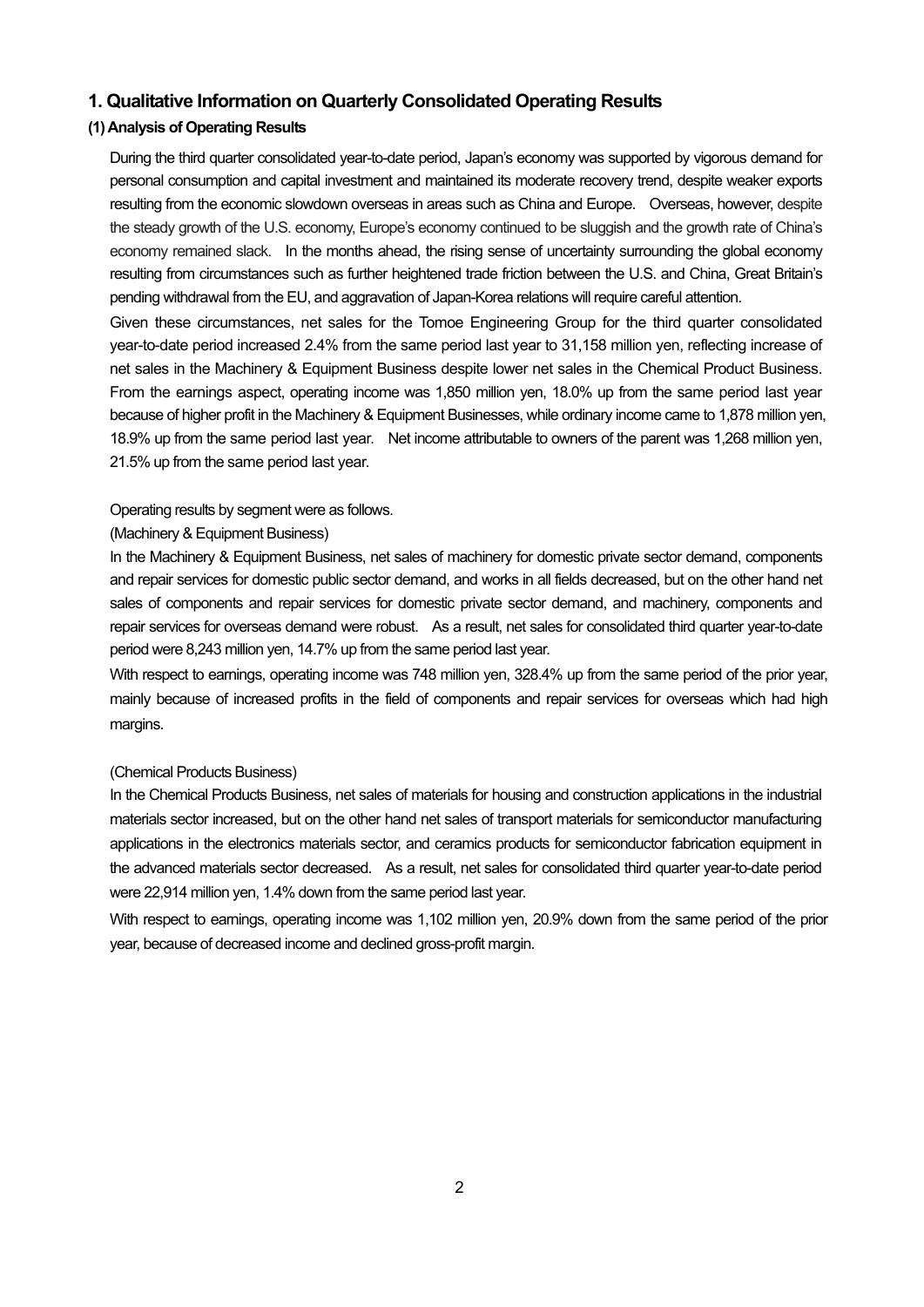#### (2) Analysis of Financial Condition

Total assets as of the end of the consolidated third quarter under review were 37,220 million yen, decreased by 111 million yen from the end of the previous consolidated fiscal year. This mainly reflected an increase in cash and deposits, and electronically recorded monetary claims, and a decrease in notes and accounts receivable–trade. Liabilities were 8,733 million yen, decreased by 722 million yen from the end of the previous consolidated fiscal year, mainly because of an increase in advances received, and allowance for product warranty, and a decrease in income tax payable and provision for bonuses.

Net assets stood at 28,486 million yen, increased by 610 million from the end of the previous consolidated fiscal year. This mainly reflected an increase in retained earnings recorded under quarterly net income attributable to owners of the parent.

As a result of the above changes, the equity ratio at the end of the consolidated third quarter under review increased by 1.8 points compared with the end of the previous consolidated fiscal year to 76.5%.

#### (3) Analysis of Future Forecast on Consolidated Earnings Forecast

There are no revisions to the consolidated earnings forecast figures for the fiscal year ending October 31, 2019 that were announced in the "Notice on changes in earnings forecast" released on May 31, 2019.